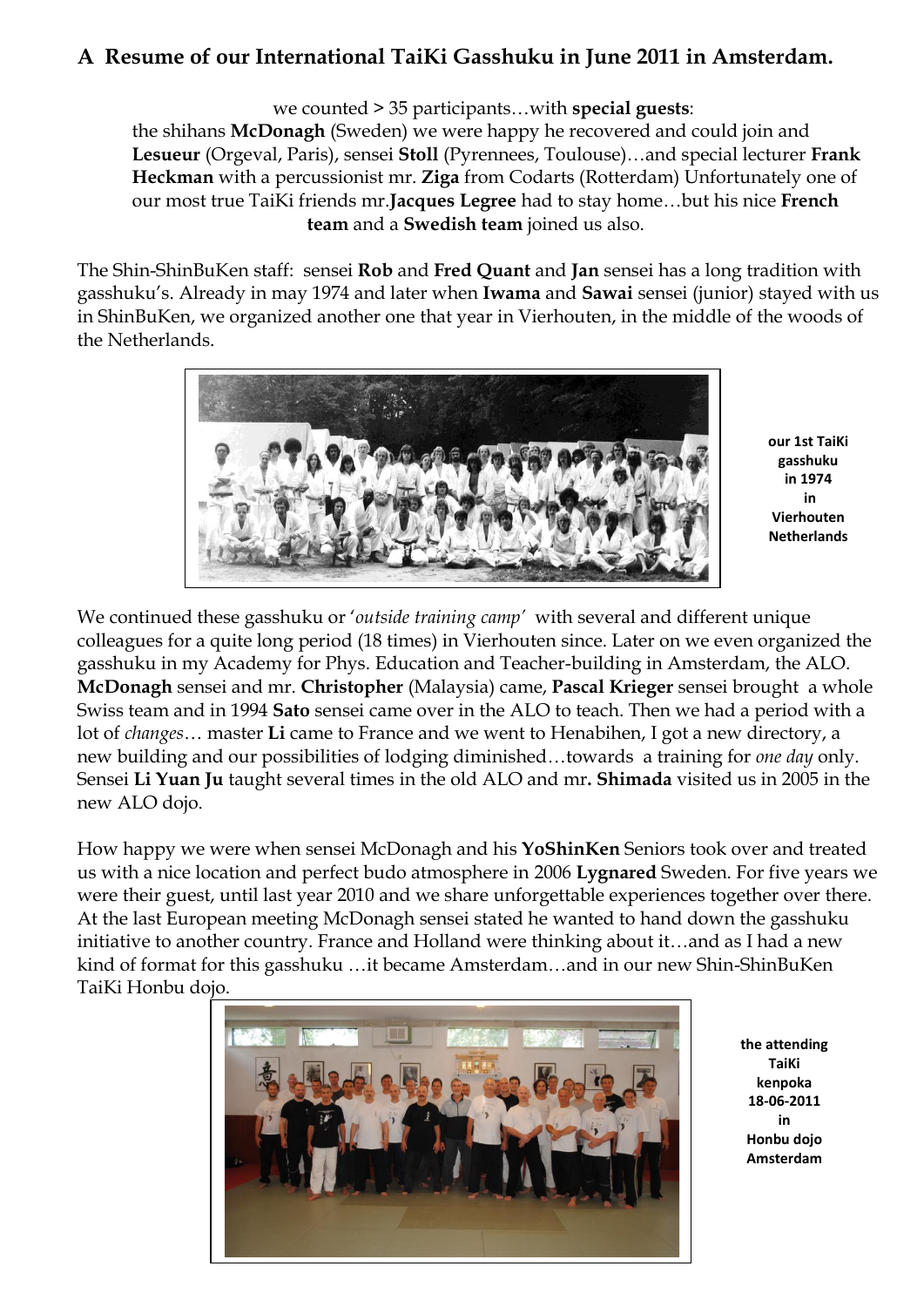And so Shin-ShinBuKen became the host for the International Gasshuku 2011. Starting at Friday evening 17th of June and lasting until afternoon Sunday 19th …with a perfect finishing touch of dinner together at sensei Bakker's.

At Thursday evening we started with a program of socializing, a drink and an Indonesian dinner together…and a perfect lecture of **Senior Conradi,** yondan aikido about **'Budo and it's values'.** We had planned a nice location for our outside morning renshu in "het Twiske" …but the weather forecast was utmost clear: **rainshowers**!…also on Sunday. So all training sessions (4x) were given in our Honbu Dojo. And although some could participate for one day only…on both days we trained with over 35 kenpoka…and we managed to enjoy lunch together in our Shin-SBK-canteen and at Saturday evening we had a nice meal in the tavern of "**het Sluisje'** at the old sea dike of Amsterdam North.

Although we feared several predictable problems…it all went perfect. Head-teacher in charge Kallenbach sensei had his program and continuing **red methodical line** ready…and everybody with less kinesphere around seemed to move especially carefully now…and also the close community, the teachers…it áll created a kind of concentration, a kind of mental melting pot, in which everyone created his own excellence!



heavy resistance TaiKi moving… or how to handle your '**bull**'

The guiding essence of this 2011 gasshuku was…"*how to show your* TaiKi **essence"** and "*how to handle your* **Bull**".

A difficult item as many m.a. schools propagate to be and move "strong" above all… with which they create an idea of the *modern gladiator*…which in no way is a good model to grow and succeed in budo and life. So we wanted to make a statement this time and posed:

 **'***it is nice to be strong, but is more important to be the best'* … and… we *don't fight a bull in the bull's way*…

## **we are human TaiKi martial artists and use** *waza***,** *ki***,** *strategy* **and** *human mental power***.**

Besides the lecture from mr. Conradi, all participants got a lecture from Jan sensei and a gasshuku Guideline Paper…so they could also mentally follow our items.

There was special "**waza' instruction;** special lesson: "**how to play with the elements** of **moving**"; a session: "**performance** of **waza**" (TaiKi essence) ; "**embu**" meeting with the "unextpected"; and "**tanshu**" (freefight) and "**solo tanshu'**.

This last item culminated in a perfect happening when mr. **Ziga** guided the TaiKi players with his drums and bells during their moving…and so the kenpoka showed their personal and specific *moving signature* in their 'tanshu-moving' performance.